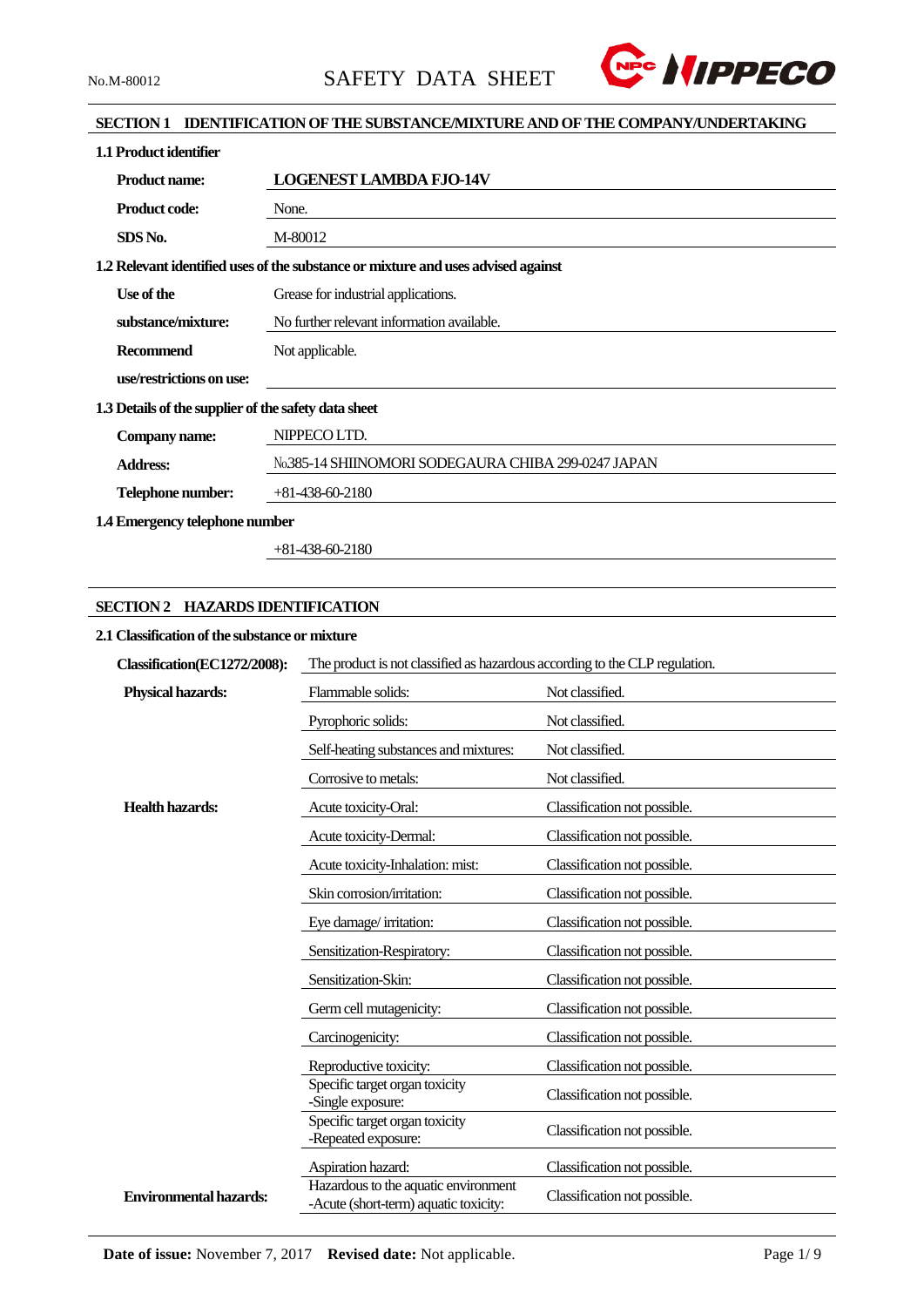



|                                            | Hazardous to the aquatic environment<br>Classification not possible.<br>-Chronic (long term) aquatic toxicity: |
|--------------------------------------------|----------------------------------------------------------------------------------------------------------------|
|                                            | The hazards without the above mention are "Not applicable" or "Classification not possible".                   |
| Classification(OSHA HCS 29 CFR 1910.1200): |                                                                                                                |
|                                            | The product is not classified as hazardous according to OSHA GHS regulations within the                        |
|                                            | <b>United States.</b>                                                                                          |
| 2.2 Label elements                         |                                                                                                                |
| Hazard pictogram(s):                       | No pictogram.                                                                                                  |
| Signal word:                               | No signal word.                                                                                                |
| Hazard statement(s):                       | No hazard statement.                                                                                           |
| Precautionary statement(s):                |                                                                                                                |
| <b>Prevention:</b>                         | Not required.                                                                                                  |
| <b>Response:</b>                           | Not required.                                                                                                  |
| Storage:                                   | Not required.                                                                                                  |
| Disposal:                                  | Not required.                                                                                                  |
| 2.3 Other hazards                          |                                                                                                                |
| Other hazards which do                     | Oil mist or vapors from this material at high temperatures (above $260^{\circ}$ C) may irritate respiratory    |
| not result in classification:              | passages.                                                                                                      |
|                                            | Inhalation of decomposition products of this material may cause polymer fume fever, a                          |
|                                            | temporary flu-like illness accompanied by fever, chills, and sometimes cough, of                               |
|                                            | approximately 24 hours duration.                                                                               |

### **SECTION 3 COMPOSITION/INFORMATION ON INGREDIENTS**

**Substance/mixture** Mixture

| Ingradient(s):      |              |              |           |                     |               |                 |                 |             |
|---------------------|--------------|--------------|-----------|---------------------|---------------|-----------------|-----------------|-------------|
| Chemical name       | CAS#         | EC#          | Wt%       | EU                  | EU            | <b>USA</b>      | ACGIH           | EU          |
| / generic name      |              |              |           | <b>Hazard class</b> | Category code | <b>OSHAPEL</b>  | <b>TLV</b>      | <b>ILV</b>  |
| Perfluorinated      | Confidential | Confidential | $70 - 80$ | None                | None          | Not established | Not established | <b>Not</b>  |
| polyethers base oil |              |              |           |                     |               |                 |                 | established |
| Poly tetra fluoro   | Confidential | Confidential | $20 - 30$ | None                | None          | Not established | Not established | <b>Not</b>  |
| ethylene thickener  |              |              |           |                     |               |                 |                 | established |

### **Carcinogen:**

 $Reference:$ 

No component of this product is listed as a human carcinogen or a potential carcinogen in IARC Monographs, U.S. NTP, OSHA regulation, and Annex Ⅵ of Regulation (EC) 1272/2008.

| <b>PBT</b> substance and vPvB substance: |                                           |  |                                                                                                                                     |  |
|------------------------------------------|-------------------------------------------|--|-------------------------------------------------------------------------------------------------------------------------------------|--|
|                                          | <b>Chemical name:</b> None. <b>CAS#</b> : |  | Category:                                                                                                                           |  |
|                                          |                                           |  | No component of this product is a PBT or vPvB substance under Regulation (EC)1907/2006.                                             |  |
|                                          |                                           |  | A statement that the specific chemical identity(ies) and/or exact percentage(s) of composition has been withheld as a trade secret. |  |
|                                          |                                           |  |                                                                                                                                     |  |
|                                          |                                           |  |                                                                                                                                     |  |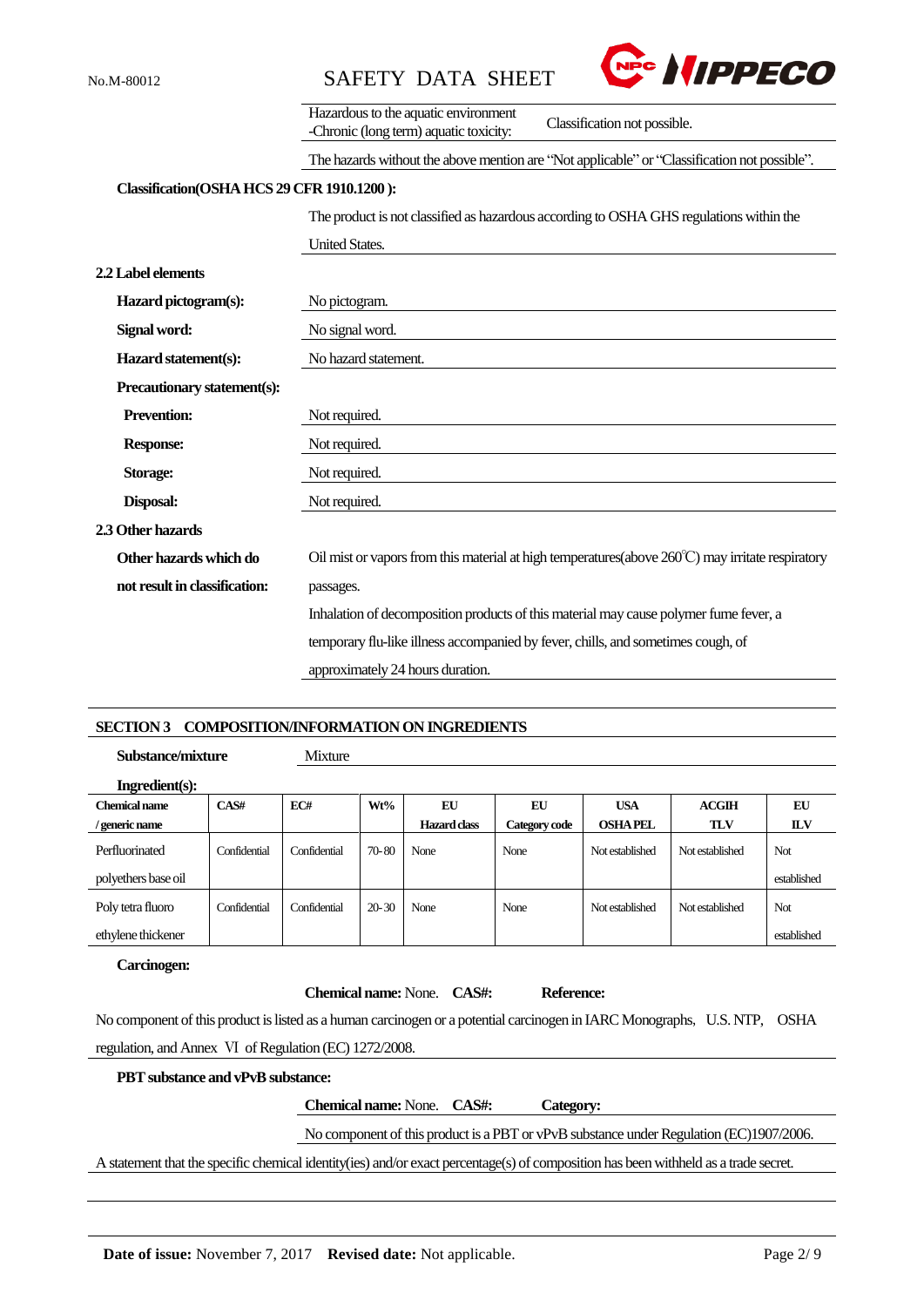

## **SECTION 4 FIRST AID MEASURES**

| 4.1 Description of first aid measures                           |                                                                                                    |
|-----------------------------------------------------------------|----------------------------------------------------------------------------------------------------|
| <b>Inhalation:</b>                                              | Remove exposed person to fresh air if adverse effects are observed.                                |
| Skin:                                                           | Wash with soap and water. Get medical attention if irritation develops.                            |
| Eye:                                                            | Flush immediately with water for at least 15 minutes. Get immediate medical attention.             |
| <b>Ingestion:</b>                                               | Do not make person vomit unless directed to do so by medical personnel.                            |
| <b>Protection of first-aiders:</b>                              | No action shall be taken involving any personal risk or without suitable training.                 |
| 4.2 Most important symptoms and effects, both acute and delayed |                                                                                                    |
|                                                                 | See SECTION 11 for more detailed information on health effects and symptoms.                       |
|                                                                 | 4.3 Indication of any immediate medical attention and special treatment needed                     |
| Notes to physician:                                             | Treatment should in general be symptomatic and directed to relieving any effects.                  |
|                                                                 |                                                                                                    |
| <b>SECTION 5 FIRE FIGHTING MEASURES</b>                         |                                                                                                    |
| 5.1 Extinguishing media                                         |                                                                                                    |
| Suitable extinguishing media:                                   | Use water fog, foam, dry chemical or carbon dioxide to extinguish flames.                          |
| <b>Unsuitable extinguishing</b>                                 | DO NOT use forcible water. See SECTION 11 for more detailed information on health effects          |
| media:                                                          | and symptoms.                                                                                      |
| 5.2 Special hazards arising from the substance or mixture       |                                                                                                    |
| Hazards from the substance                                      | In a fire or if heated, a pressure increase will occur and the container may burst.                |
| or mixture:                                                     | Formation of toxic gases is possible during heating or in case of fire.                            |
| <b>Hazardous</b> combustion                                     | Combustion products may include the following:                                                     |
| products:                                                       | Carbon oxides (CO, CO <sub>2</sub> ), HF, COF <sub>2</sub> .                                       |
|                                                                 | Decomposition at flame temperatures may form toxic fluorine compounds. Avoid breathing             |
|                                                                 | decomposition products.                                                                            |
| 5.3 Advice for firefighters                                     |                                                                                                    |
| <b>Special precautions for</b>                                  | Promptly isolate the scene by removing all persons from the vicinity of the incident if there is a |
| fire-fighters:                                                  | fire. No action shall be taken involving any personal risk or without suitable training.           |
| Special protective equipment                                    | Fire-fighters should wear appropriate protective equipment and self-contained breathing            |
| for fire-fighters:                                              | apparatus with a full face-piece operated in positive pressure mode.                               |
|                                                                 |                                                                                                    |
| SECTION 6 ACCIDENTAL RELEASE MEASURES                           |                                                                                                    |
|                                                                 | 6.1 Personal precautions, protective equipment and emergency procedures                            |
| For non-emergency                                               | Eliminate all ignition sources. Evacuate surrounding areas.                                        |

For emergency responders: Particular danger of slipping on leaked/spilled product.

**6.2 Environmental precautions**

**personnel:**

Should be prevented from contaminating soil or from entering sewage and drainage systems

and bodies of water.

**6.3 Methods and material for containment and cleaning up**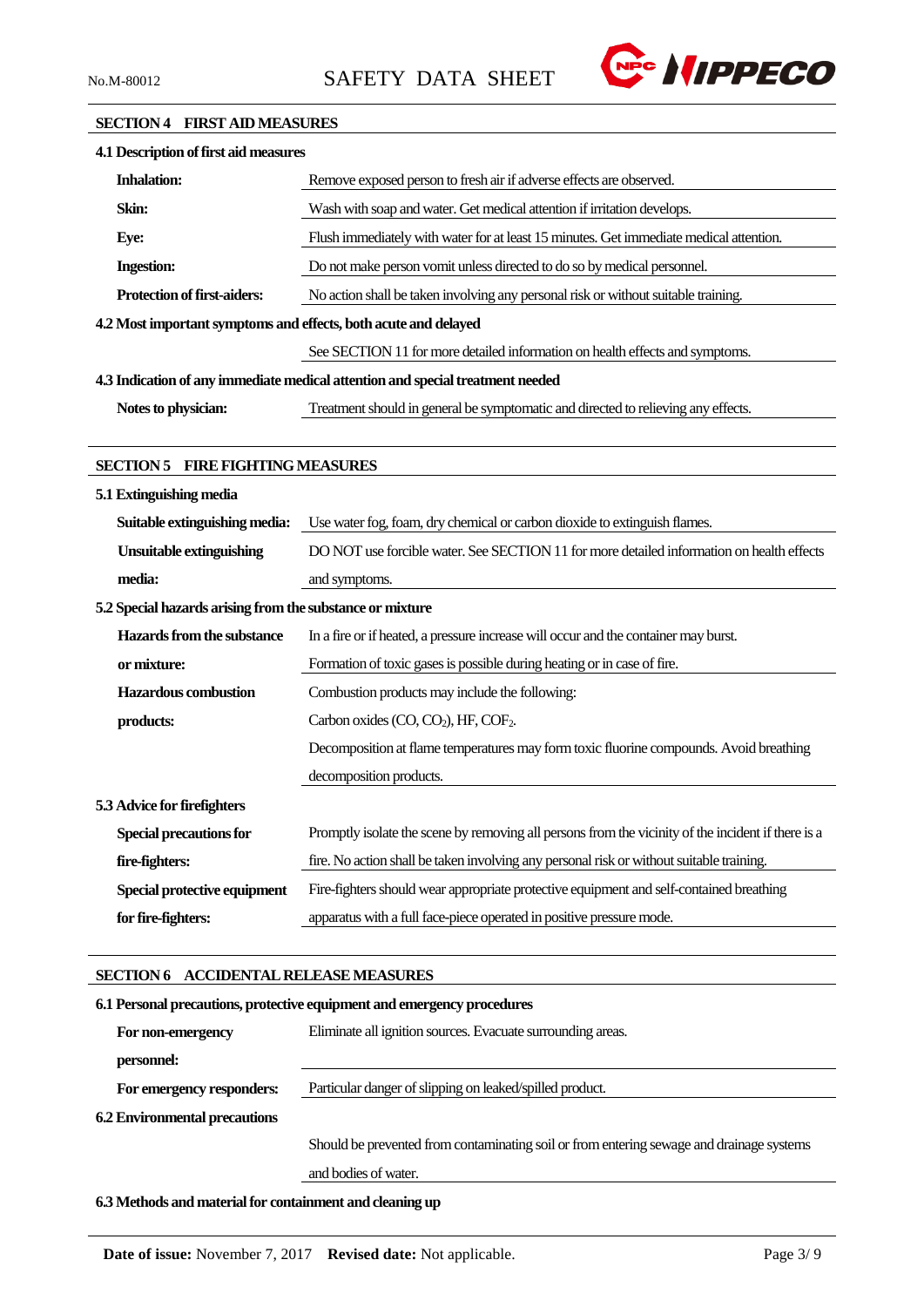No.M-80012 SAFETY DATA SHEET



| Small spill:                           | Move containers from spill area. Absorb with an inert material and place in an appropriate         |
|----------------------------------------|----------------------------------------------------------------------------------------------------|
|                                        | waste disposal container. Dispose of via a licensed waste disposal contractor.                     |
| Large spill:                           | Move containers from spill area. Prevent entry into sewers, water courses, basements or            |
|                                        | confined areas. Contain and collect spillage with non-combustible, absorbent material e.g. sand,   |
|                                        | earth, vermiculite or diatomaceous earth and place in container for disposal according to local    |
|                                        | regulations. Suction or scoop the spill into appropriate disposal or recycling vessels, then cover |
|                                        | spill area with oil absorbent. Dispose of via a licensed waste disposal contractor.                |
| <b>6.4 Reference to other sections</b> |                                                                                                    |
|                                        | See SECTION 7 for information on safe handling.                                                    |
|                                        | See SECTION 8 for information on personal protection equipment.                                    |
|                                        | See SECTION 13 for disposal information.                                                           |
|                                        |                                                                                                    |

## **SECTION 7 HANDLING AND STORAGE**

| 7.1 Precautions for safe handling                                |                                                                                                 |
|------------------------------------------------------------------|-------------------------------------------------------------------------------------------------|
| <b>Protective measures:</b>                                      | Put on appropriate personal protective equipment (see SECTION8).                                |
| Advice on general                                                | Workers should wash hands and face before eating, drinking and smoking.<br>Avoid contact        |
| occupational hygiene:                                            | with eyes, skin and clothing. Avoid breathing vapor or mist. Keep in the original container or  |
|                                                                  | an approved alternative made from a compatible material, kept tightly closed when not in use.   |
|                                                                  | Empty containers retain product residue and can be hazardous. Do not reuse container.           |
| 7.2 Conditions for safe storage, including any incompatibilities |                                                                                                 |
|                                                                  | Store in accordance with local regulations. Store in a dry, cool and well-ventilated area, away |
|                                                                  | from incompatible materials (see SECTION 10). Keep away from heat and direct sunlight.          |
|                                                                  | Keep container tightly closed and sealed until ready for use. Containers that have been opened  |
|                                                                  | must be carefully resealed and kept upright to prevent leakage. Store and use only in           |
|                                                                  | equipment/containers designed for use with this product. Do not store in unlabeled containers.  |
| Not suitable:                                                    | Prolonged exposure to elevated temperature.                                                     |
| 7.3 Specific end use(s)                                          |                                                                                                 |
|                                                                  | No further relevant information available.                                                      |

# **SECTION 8 EXPOSURE CONTROLS / PERSONAL PROTECTION**

| 8.1 Control parameters       |                                                                                |
|------------------------------|--------------------------------------------------------------------------------|
|                              | No exposure limit value known on the product itself.                           |
|                              | <b>OHSA PEL:</b> Not established                                               |
|                              | <b>ACGIH TLV: Not established</b>                                              |
|                              | NIOSH REL: Not established                                                     |
|                              | EU ILV: Not established                                                        |
| <b>8.2 Exposure controls</b> |                                                                                |
| Appropriate engineering      | When mist is generated, the limited part should be ventilated.                 |
| controls:                    | A washing facility/water for eye and skin cleaning purposes should be present. |
|                              | Individual protection measures, such as personal protective equipment          |

**Date of issue:** November 7, 2017 **Revised date:** Not applicable. Page 4/9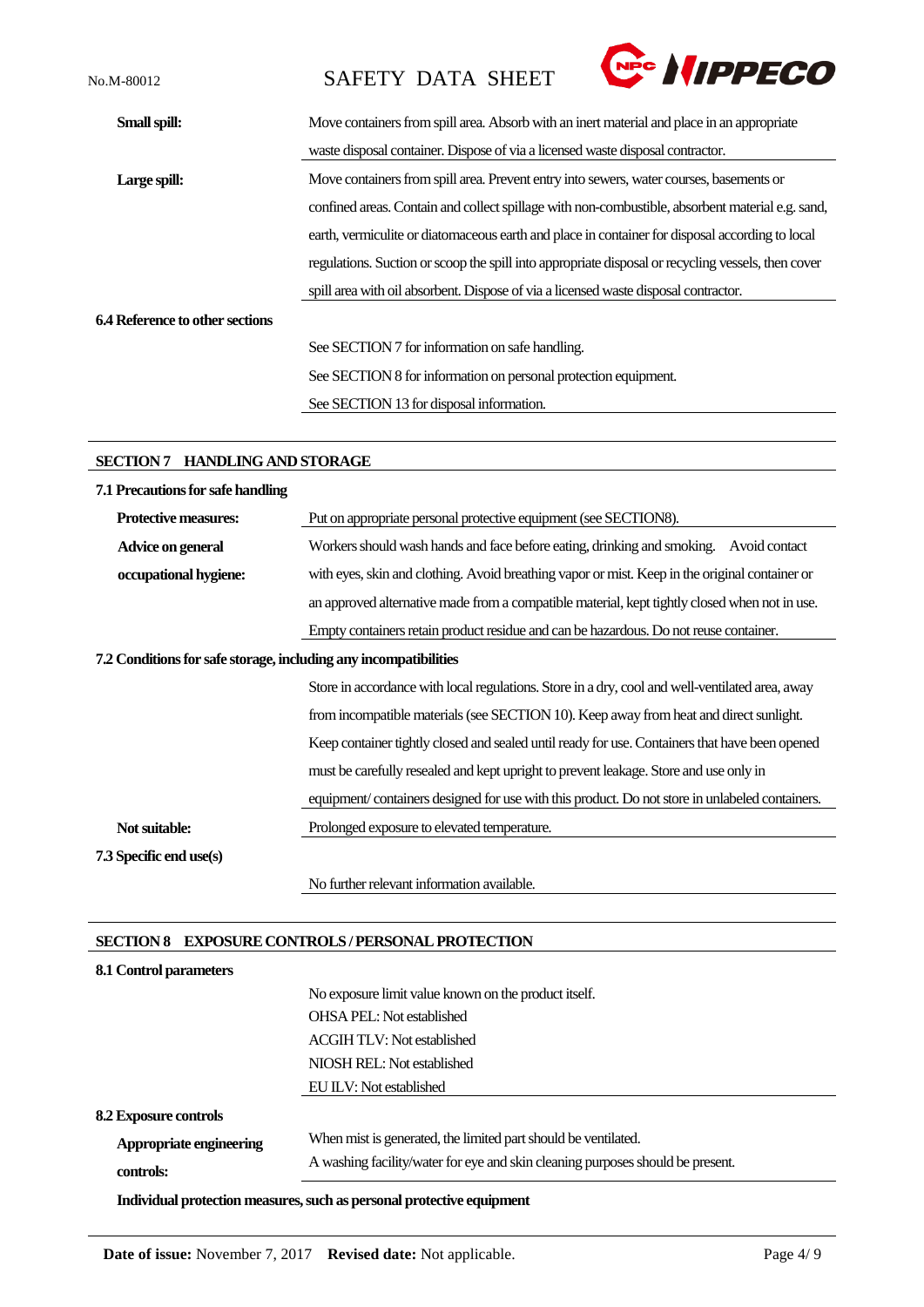**controls:**

# No.M-80012 SAFETY DATA SHEET



| <b>Eye/face protection:</b>    | ☑ | <b>Required</b> | $\Box$ Not required               | Wear safety glasses with side shields.             |  |
|--------------------------------|---|-----------------|-----------------------------------|----------------------------------------------------|--|
| Skin(hand/other) protection:   | ⊠ | <b>Required</b> | $\Box$ Not required               | To prevent contact, wear impervious clothing       |  |
|                                |   |                 |                                   | such as gloves, apron.                             |  |
| <b>Respiratory protection:</b> |   | Required        | $\boxtimes$ Not required          | No special respiratory protection equipment is     |  |
|                                |   |                 |                                   | required under normal conditions of use with       |  |
|                                |   |                 |                                   | adequate ventilation.                              |  |
|                                |   |                 |                                   | In case of insufficient ventilation, wear suitable |  |
|                                |   |                 |                                   | respiratory equipment.                             |  |
| <b>Thermal hazards:</b>        |   | <b>Required</b> | $\boxtimes$ Not required          | Not normally required.                             |  |
| <b>Environmental exposure</b>  |   |                 | Avoid release to the environment. |                                                    |  |

## **SECTION 9 PHYSICAL AND CHEMICAL PROPERTIES**

# **9.1 Information on basic physical and chemical properties**

| Appearance:                        | Smooth, white, semi-solid.    |
|------------------------------------|-------------------------------|
| Odor:                              | Odorless.                     |
| <b>Odor threshold:</b>             | Not determined.               |
| pH:                                | Not determined.               |
| <b>Melting point/freezing</b>      | Not determined.               |
| point(°C):                         |                               |
| <b>Initial boiling point and</b>   | Undetermined.                 |
| boiling range (°C):                |                               |
| Flash point(°C):                   | Not applicable.               |
| <b>Evaporation rate:</b>           | Not determined.               |
| <b>Upper/lower flammability or</b> | Not determined.               |
| explosive limits:                  |                               |
| Vapor pressure:                    | Not determined.               |
| <b>Relative density:</b>           | Not determined.               |
| Density/specific gravity:          | Ca. $1.9(25^{\circ}\text{C})$ |
| Solubility(ies):                   | Negligible (in water).        |
| <b>Partition coefficient: n-</b>   | Not determined.               |
| octanol/water:                     |                               |
| Auto-ignition                      | Not determined.               |
| temperature(°C):                   |                               |
| Decomposition                      | Not determined.               |
| temperature(°C):                   |                               |
| Viscosity (m Pa s):                | Not determined.               |
| <b>Explosive properties:</b>       | Not determined.               |
| <b>Oxidizing properties:</b>       | Not determined.               |
| 9.2 Other information              | $\ddot{\phantom{0}}$          |
|                                    |                               |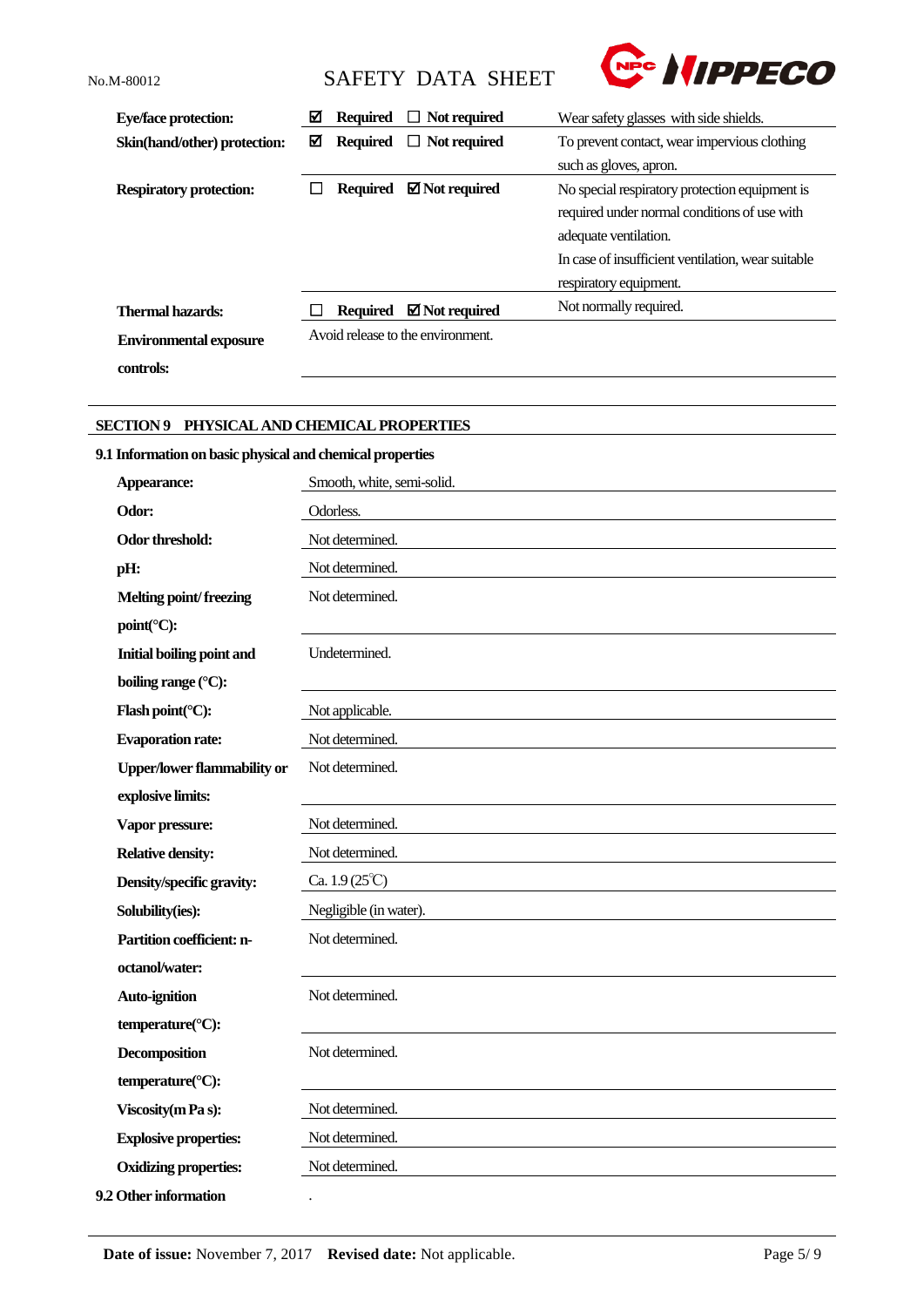

No further relevant information available.

| SECTION 10 STABILITY AND REACTIVITY                                        |                                                                                           |  |
|----------------------------------------------------------------------------|-------------------------------------------------------------------------------------------|--|
| 10.1 Reactivity                                                            | No specific test data available for this product.                                         |  |
| 10.2 Chemical stability                                                    | $\boxtimes$ Stable<br>$\Box$ Unstable                                                     |  |
| 10.3 Possibility of hazardous reactions                                    |                                                                                           |  |
|                                                                            | $\Box$ May Occur $\Box$ Will not occur                                                    |  |
| 10.4 Conditions to avoid                                                   | Heat, sparks, flames, and other ignition sources.                                         |  |
| 10.5 Incompatible materials                                                | Acids. Oxidizing agents such as $H_2O_2$ , permanganates and perchlorates.                |  |
|                                                                            | Halogens and halogenated compounds.                                                       |  |
| 10.6 Hazardous decomposition products                                      |                                                                                           |  |
|                                                                            | Carbon oxides (CO, CO <sub>2</sub> ), HF,COF <sub>2</sub>                                 |  |
|                                                                            | Decomposition at flame temperatures may form toxic fluorine compounds.                    |  |
|                                                                            |                                                                                           |  |
| <b>SECTION 11</b>                                                          | <b>TOXICOLOGICAL INFORMATION</b>                                                          |  |
| 11.1 Information on toxicological effects                                  |                                                                                           |  |
| Likely routes of exposure:                                                 | Eye contact, skin, ingestion.                                                             |  |
|                                                                            | Symptoms related to the physical, chemical, and toxicological characteristics:            |  |
|                                                                            | See SECTION 4 for skin contact, eye contact, and ingestion.                               |  |
|                                                                            | Delayed and immediate effects and also chronic effects from short and long term exposure: |  |
|                                                                            | Not applicable.                                                                           |  |
| Numerous measures of toxicity:                                             |                                                                                           |  |
|                                                                            | Not applicable.                                                                           |  |
| <b>Acute toxicity:</b>                                                     | Oral: rats $LD50$ : $>$ 2000 mg/kg(Base oil)                                              |  |
|                                                                            | Dermal: rats LD50: > 2000 mg/kg(Base oil)                                                 |  |
|                                                                            | Inhalation (vapor): No data available.                                                    |  |
|                                                                            | Inhalation (mist): No data available.                                                     |  |
| Skin corrosion/irritation:                                                 | No known significant effects or critical hazards.                                         |  |
| Serious eye damage/irritation:                                             | No known significant effects or critical hazards.                                         |  |
| <b>Sensitization-Respiratory:</b>                                          | No known significant effects or critical hazards.                                         |  |
| Sensitization-Skin:                                                        | No known significant effects or critical hazards.                                         |  |
| Germ cell mutagenicity:                                                    | No known significant effects or critical hazards.                                         |  |
| <b>Carcinogenicity:</b>                                                    | Base oil, Thickener, Additives: Not listed by IARC, OSHA, NTP, EU and ACGIH.              |  |
| <b>Toxic to reproduction:</b>                                              | No known significant effects or critical hazards.                                         |  |
| Specific target organ systemic<br>toxicity following single<br>exposure:   | No known significant effects or critical hazards.                                         |  |
| Specific target organ systemic<br>toxicity following repeated<br>exposure: | No known significant effects or critical hazards.                                         |  |
| Aspiration hazard:                                                         | No known significant effects or critical hazards.                                         |  |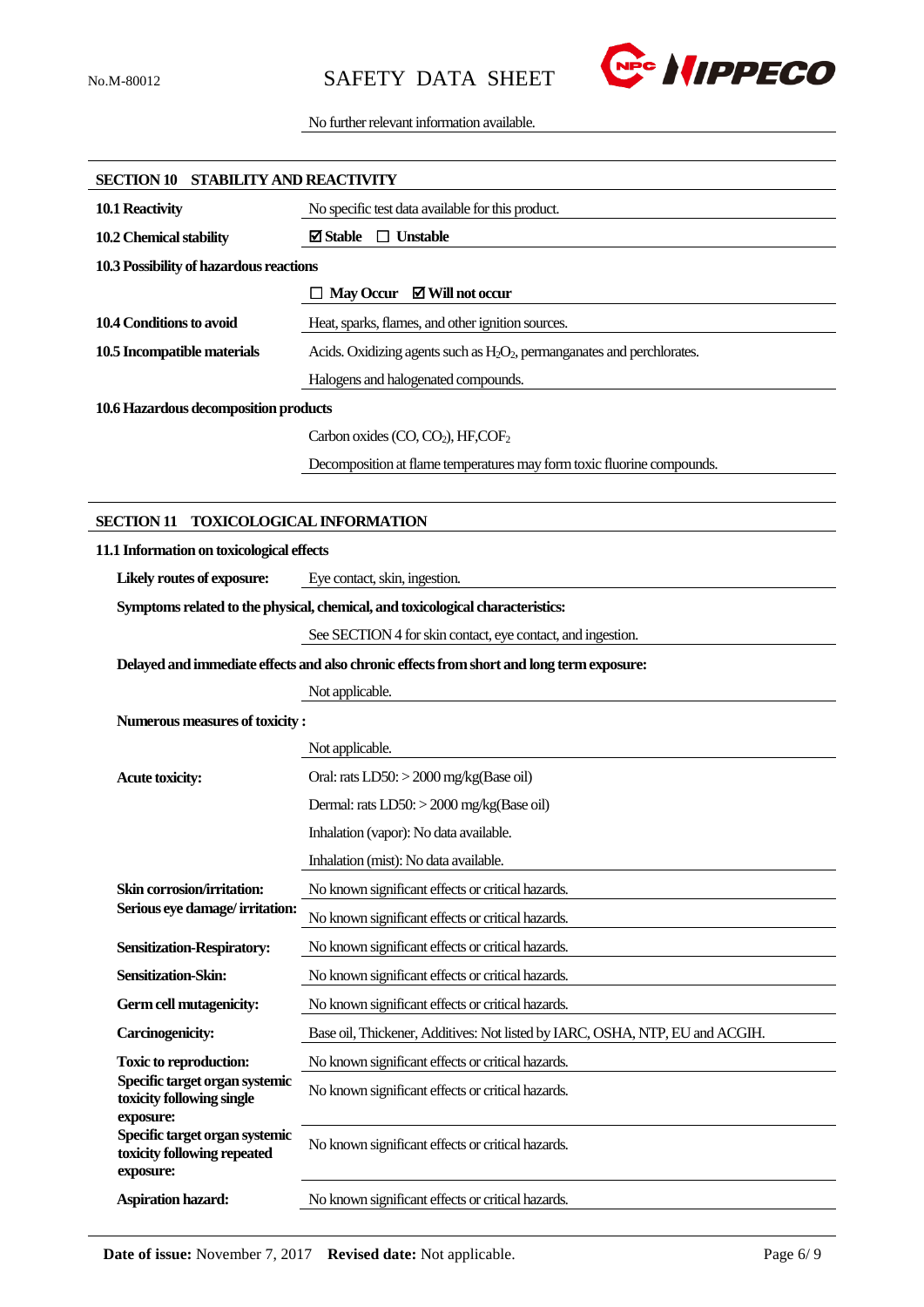

**Other information:** No further relevant information available.

| <b>ECOLOGICAL INFORMATION</b><br><b>SECTION 12</b> |                                                                                             |  |
|----------------------------------------------------|---------------------------------------------------------------------------------------------|--|
| 12.1 Toxicity                                      |                                                                                             |  |
| <b>Aquatic:</b>                                    | No further relevant information available.                                                  |  |
| <b>Terrestrial:</b>                                | No further relevant information available.                                                  |  |
| 12.2 Persistence and degradability                 |                                                                                             |  |
|                                                    | No specific test data available for this product.                                           |  |
| 12.3 Bioaccumulative potential                     | No further relevant information available.                                                  |  |
| 12.4 Mobility in soil                              | No further relevant information available.                                                  |  |
| 12.5 Results of PBT and vPvB assessment            |                                                                                             |  |
|                                                    | Not applicable.                                                                             |  |
| 12.6 Other adverse effects                         | No additional information available.                                                        |  |
|                                                    |                                                                                             |  |
| SECTION 13 DISPOSAL CONSIDERATIONS                 |                                                                                             |  |
| 13.1 Waste treatment methods                       |                                                                                             |  |
| Product and packaging:                             | Place contaminated materials in disposable containers and dispose of in a manner consistent |  |
|                                                    | with applicable regulations. Contact local environmental or health authorities for approved |  |
|                                                    | disposal of this material.                                                                  |  |
|                                                    |                                                                                             |  |
| <b>SECTION 14</b><br><b>TRANSPORT INFORMATION</b>  |                                                                                             |  |
| 14.1 UN number                                     | Not regulated.                                                                              |  |
| 14.2 UN proper shipping name                       | Not regulated.                                                                              |  |
| 14.3 Transport hazard class(es)                    | Not regulated.                                                                              |  |
| 14.4 Packing group                                 | Not regulated.                                                                              |  |
| <b>14.5 Environmental hazards</b>                  |                                                                                             |  |

| <b>Marine pollutant:</b>                                                      | $\Box$ Yes Chemical name $(wt\%)$ |  |
|-------------------------------------------------------------------------------|-----------------------------------|--|
|                                                                               | ⊠ No                              |  |
| <b>14.6 Special precautions for user</b> Not applicable.                      |                                   |  |
| 14.7 Transport in bulk according to Annex II of MARPOL 73/78 and the IBC Code |                                   |  |

Not applicable.

## **SECTION 15 REGULATORY INFORMATION**

**15.1 Safety, health and environmental regulations/legislation specific for the substance or mixture**

| EU information |                |
|----------------|----------------|
| (EC)1907/2006  |                |
| Title VII:     | Not regulated. |
| (EC)1907/2006  |                |
| Title VIII:    | Not regulated. |
| (EC)1005/2009: | Not regulated. |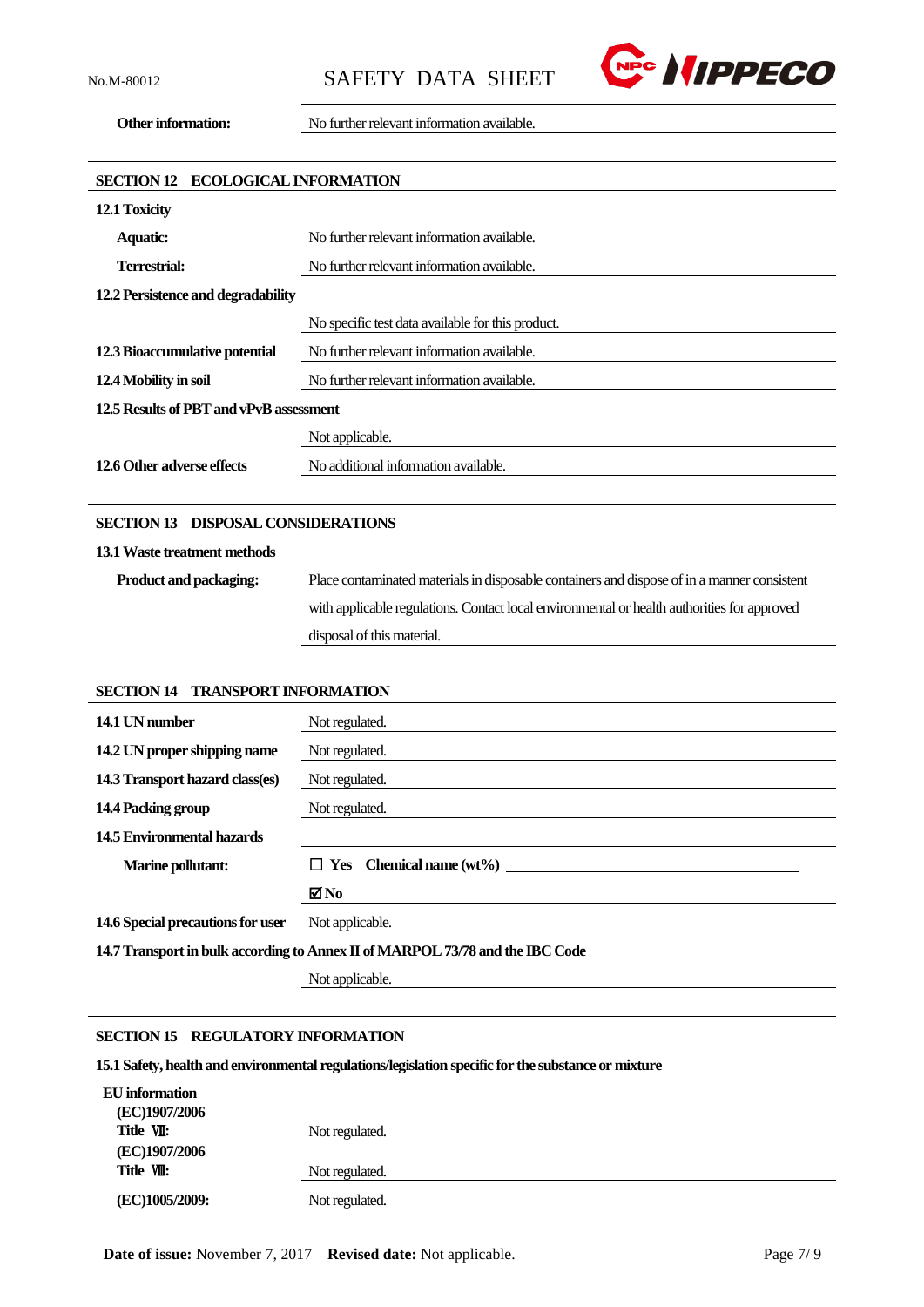No.M-80012 SAFETY DATA SHEET



| (EC)805/2004:                                 | Not regulated.                                                                             |  |
|-----------------------------------------------|--------------------------------------------------------------------------------------------|--|
| (EU)649/2012:                                 | Not regulated.                                                                             |  |
| Others:                                       | No further relevant information available.                                                 |  |
| <b>USA</b> information                        |                                                                                            |  |
| TSCA (Toxic substances control act)           |                                                                                            |  |
|                                               | Not regulated. All ingredients are listed.                                                 |  |
| Information on the label under OSHA HCS       |                                                                                            |  |
| Signal word:                                  | Not required.                                                                              |  |
| Hazard statement(s):                          | Not required.                                                                              |  |
| Pictogram(s):                                 | Not required.                                                                              |  |
| Precautionary statement(s):                   | Not required.                                                                              |  |
| <b>Unclassified hazards</b>                   | Not applicable.                                                                            |  |
| (HNOC):                                       |                                                                                            |  |
| Percentage of ingredient(s)                   | Not applicable.                                                                            |  |
| with unknown toxicity:                        |                                                                                            |  |
| <b>SARA Title III § 313</b>                   |                                                                                            |  |
|                                               | <b>Chemical name: None.</b><br>$Wt\%$ :                                                    |  |
| <b>California Proposition 65</b>              |                                                                                            |  |
|                                               | <b>Chemical name: None.</b><br>$Wt\%$ :                                                    |  |
| <b>Others</b>                                 | No further relevant information available.                                                 |  |
| 15.2 Chemical safety assessment               |                                                                                            |  |
|                                               | This product contains substances for which Chemical Safety Assessments are still required. |  |
|                                               |                                                                                            |  |
| <b>SECTION 16</b><br><b>OTHER INFORMATION</b> |                                                                                            |  |
| <b>Other Information</b>                      |                                                                                            |  |
|                                               | No additional information available.                                                       |  |
| Date of Issue:                                | November 7, 2017                                                                           |  |
| The date of preparation of the                | Not applicable.                                                                            |  |
| SDS or the last change to it:                 |                                                                                            |  |
|                                               |                                                                                            |  |
| Literature reference:                         |                                                                                            |  |
| - U.S. Department of Labor, 29CFR Part 1910.  |                                                                                            |  |

**- U.S. Environmental Protection Agency, 40CFR Part 372.**

**- U.S. Consumer Product Safety Commission, 16CFR Part 1500.**

**- ACGIH, Threshold Limit Values for Chemical Substances and Physical Agents and Biological Exposure Indices.**

**- U.S. Department of Health and Human Services National Toxicology Program, Annual Report on Carcinogens.**

**-World Health Organization International Agency for Research on Cancer, IARC Monographs on the**

**Evaluation on the Carcinogenic Risk of Chemicals to Humans.**

**-EU Regulation (EC) 1005/2009, (EC) 805/2004,(EU) 649/2012,(EC) 1907/2006,(EC) 1272/2008 and Their Amendments.**